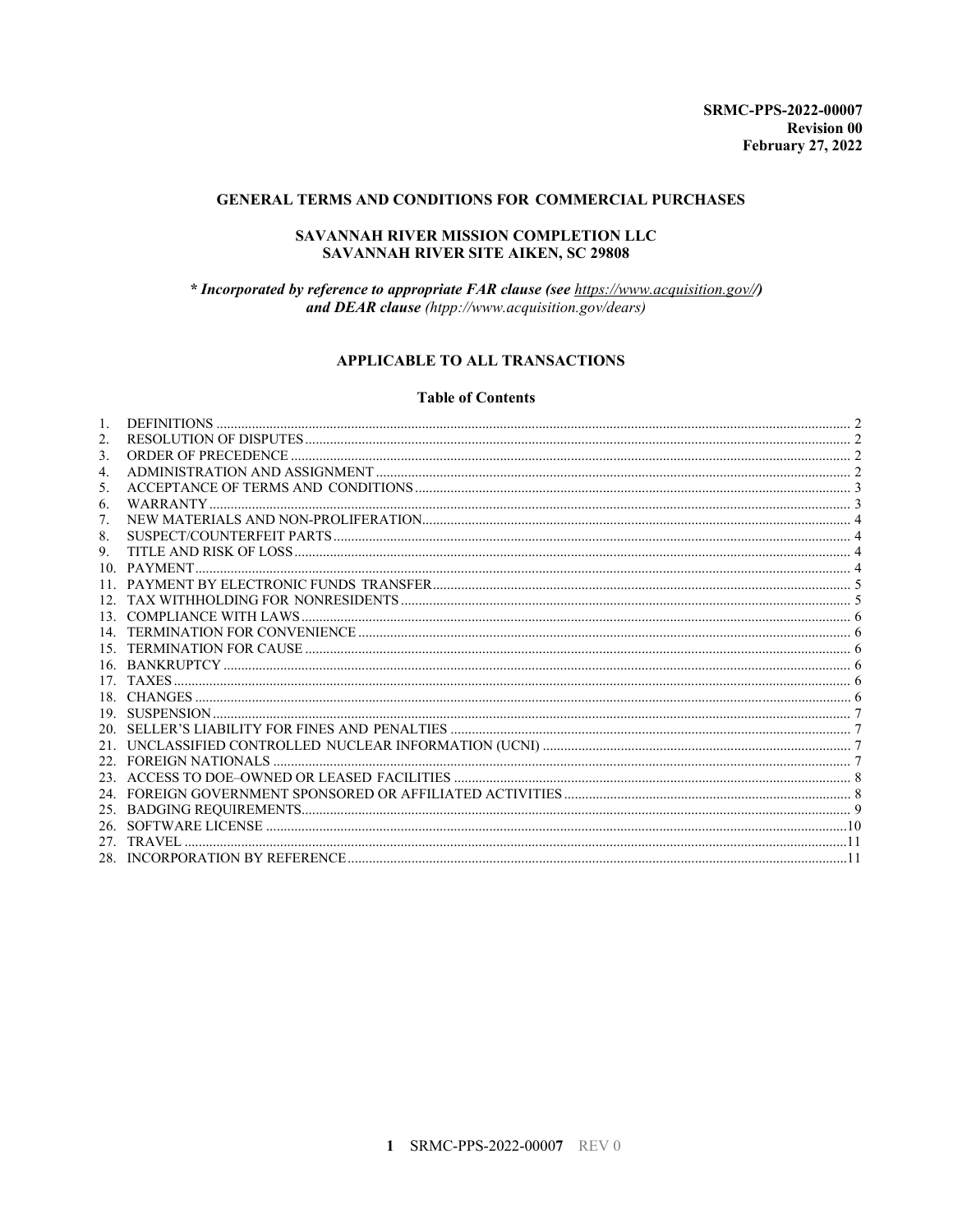# <span id="page-1-0"></span>**1. DEFINITIONS**

The following terms shall have the meanings below:

- A. Government means the United States of America and includes the U.S. Department of Energy (DOE) or any duly authorized representative thereof.
- B. Company means Savannah River Mission Completion LLC (SRMC), under its prime contract with DOE. SRMC may also be referred to herein as the "Licensee".
- C. Seller means the person or organization that has entered into this Agreement/Subcontract. Seller may also be referred to herein as "Licensor".
- D. Item includes "commercial item," "commercial component," and "service" as defined in Federal Acquisition Regulation (FAR) 2.101.
- E. "Software" means the specified software and/or source code licensed by the Licensor to the Licensee under this Agreement/Subcontract.

#### <span id="page-1-1"></span>**2. RESOLUTION OF DISPUTES**

- A. Seller shall not be entitled to and neither the Company nor the Government shall be liable to the Seller or its lower tier suppliers or subcontractors for damages in tort (incl. negligence), or contract, or otherwise, except as specifically provided in this Agreement/ Subcontract.
- B. Seller and Company agree to make good-faith efforts to settle any dispute or claim that arises under this Agreement/Subcontract through discussion & negotiation. If such efforts fail to result in a mutually agreeable resolution, the parties shall consider the use of Alternative Disputes Resolution (ADR). In the event non- binding mediation or arbitration is agreed upon, the site of the proceedings shall be Aiken, South Carolina. The mediator or arbitrator shall allocate cost, except that there shall be no pre- decisional interest costs, & each party shall bear its discretionary costs. In the event that ADR fails or is not used, the parties agree that the appropriate forum for resolution shall be as follows:
	- (1) Any litigation shall be brought & prosecuted exclusively in Federal District Court, with venue in the U.S. District Court for the District of South Carolina, Aiken Division.
	- (2) Provided, however, that in the event the requirements for jurisdiction in Federal District Court are not present, such litigation shall be brought in State Court in Aiken County, South Carolina.
- C. The parties agree that substantive issues presented for mediation, arbitration, dispute, claim, litigation, or other effort at resolution shall be determined in accordance with the laws of the State of South Carolina.
- D. There shall be no interruption in the prosecution of the work, and the Seller shall proceed diligently with the performance of this Agreement/Subcontract pending final resolution of any dispute arising under this Agreement/Subcontract between the parties hereto or between the Seller, and its sub-tier Agreement/Subcontracts.

#### <span id="page-1-2"></span>**3. ORDER OF PRECEDENCE**

- A. Any inconsistencies shall be resolved in accordance with the following descending order of precedence:
	- (1) Purchase order.
	- (2) Any Special Provisions.
	- (3) These General Provisions.
	- (4) Other provisions of this Order, whether incorporated by reference or otherwise.
- B. Wherever references are made in this Order to standards or codes in accordance with which the Work under this Order is to be performed, the edition or revision of the standards or codes current on the effective date of this Order shall apply unless otherwise expressly stated in the specifications and drawings. In case of conflict between any reference standards and codes and any Order Document, the latter shall govern.
- C. Seller shall perform all Work pursuant to this Order as an independent contractor. If any part of the Work is subcontracted, Seller is responsible for having that subcontracted Work comply with the terms of this Order. No act or order of SRMC shall be deemed to be an exercise of supervision or control of performance hereunder. No provision of this Order and no action taken by SRMC under this Order shall be construed to make or constitute SRMC the employer or joint employer of any of the employees of Seller or any sub-tier subcontractor or supplier.

# <span id="page-1-3"></span>**4. ADMINISTRATION AND ASSIGNMENT**

SRMC shall make payments under this Agreement/Subcontract from funds advanced by the Government and agreed to be advanced by DOE, and not from its own assets. This Agreement/Subcontract may be assigned by the Company to DOE or its designee, and in case of such transfer and notice thereof to the Seller, the Company shall have no further responsibilities hereunder. The Seller shall not assign rights or obligations to third parties without the prior written consent of the Company. However, the Seller may assign rights to be paid amounts due or to become due to a financing institution if the Company is promptly furnished written notice and a signed copy of such assignment. Payments to an assignee shall be subject to set off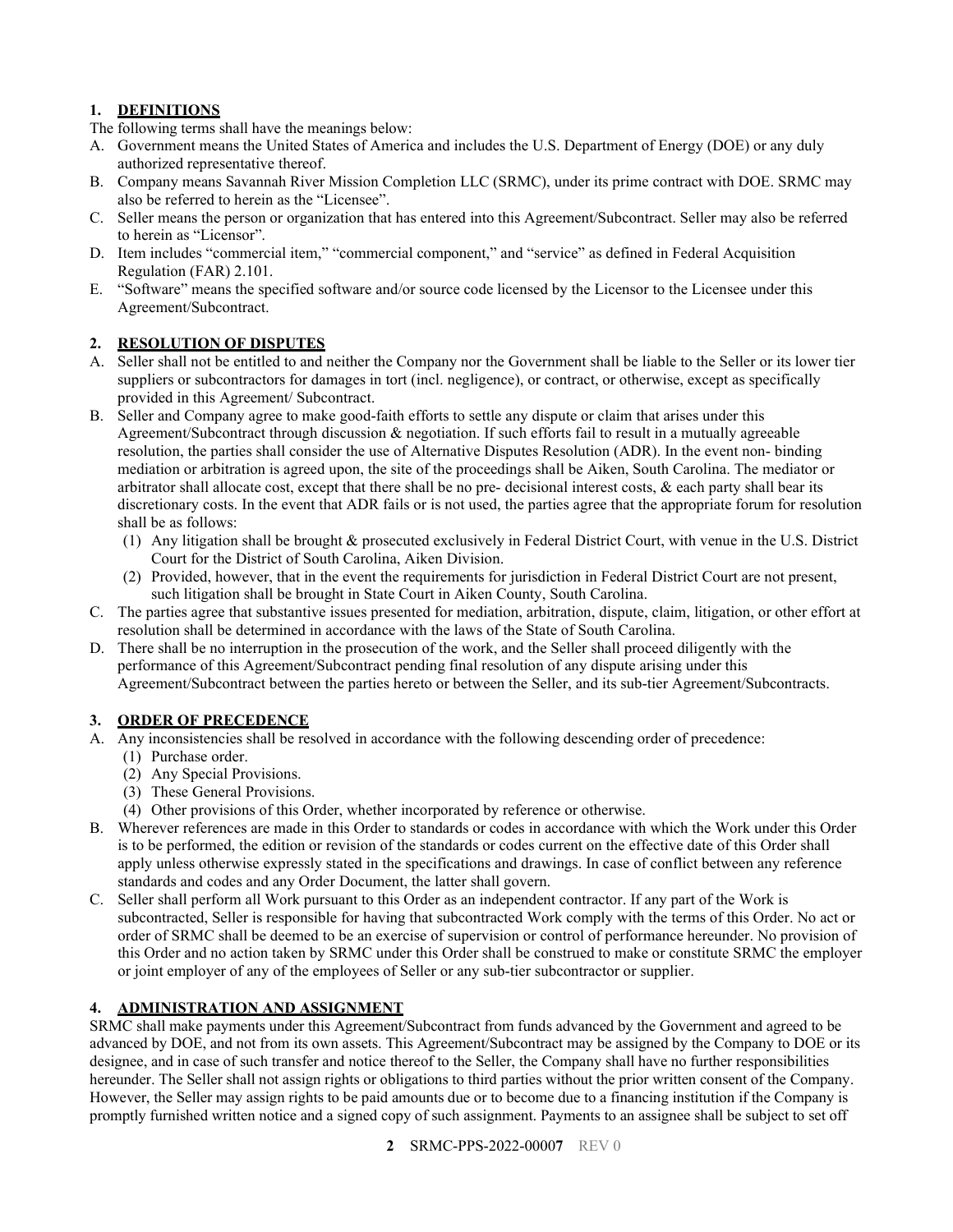or recoupment for any present or future claims of the Company against the Seller.

### <span id="page-2-0"></span>**5. ACCEPTANCE OF TERMS AND CONDITIONS**

- A. Seller, by signing this Agreement/Subcontract or delivering the items identified herein, agrees to comply with all the terms and conditions and all specifications and other documents that this Agreement/Subcontract incorporated by reference or attachment. The Company hereby objects to any terms and conditions contained in any acknowledgment of this Agreement/Subcontract that are different from or in addition to those mentioned in this document. Failure of the Company to enforce any of the provisions of this Agreement/Subcontract shall not be construed as evidence to interpret the requirements of this Agreement/Subcontract, nor a waiver of any requirement, nor of the right of the Company to enforce each and every provision. All rights and obligations shall survive final performance of this Agreement/Subcontract.
- B. If any part of the Work is subcontracted, the Seller is responsible for having the subcontracted Work comply with the terms of this Agreement/Subcontract.
- C. When the use of sub-tier supplier(s) is deemed necessary, Seller is responsible to flow down those Technical and Quality requirements deemed applicable for the activities within its defined scope of work, in accordance with referenced Codes/Standards/Material Specifications, or other requirements identified within the procurement documents included with this Purchase Order/Subcontract package. Seller is furthermore responsible to flow down all commercial Terms and Conditions, including articles incorporated by reference, to all sub-tier suppliers, which includes verification that the sub-tier supplier has been appropriately qualified to perform the activities required to satisfy this procurement. Seller must maintain objective evidence of the successful flow down of the referenced requirements and provide such evidence to Company upon request. This flow down is also required at all levels if the sub-tier supplier to the Prime Seller deems it necessary to further subcontract its parts of this Agreement/Subcontract.
- D. When NQA-1 is invoked as the governing standard, Seller and applicable sub-tier supplier(s) shall be required to meet the Part 1 Basic Requirements (Section 100). Additional Sections of NQA-1 Part 1, (Sections 200 and above), and NQA-1 Part II, may be invoked at the discretion of Company via the procurement documents, and if invoked, must be flowed down from the Seller to its applicable sub-tier supplier(s) at all levels. If the Prime Seller or its sub-tier supplier(s) intends to upgrade materials by way of a Commercial Grade Dedication Process, Company must be notified of this intent and the Seller's process verified and approved prior to dedicating any material associated with Company procurement.
- E. The SRMC Buyer is to be notified in writing, within five working days of any changes within your Company as identified below:
	- (1) Key quality personnel to include as a minimum:
		- (i) Quality Assurance/Quality Control Manager
		- (ii) Assistant Quality Assurance/Quality Control Manager
		- (iii) Other critical Quality Assurance/ Quality Control personnel
	- (2) Quality Assurance Program Revisions
	- (3) Company ownership transfers/buy-outs, and
	- (4) All identified Nonconformance or Corrective Action Reports associated with SRMC subcontracts including those issued concerning sub-tier suppliers.

# <span id="page-2-1"></span>**6. WARRANTY**

- A. Seller warrants that items delivered under this Agreement/Subcontract shall be in accordance with Seller's affirmation, description, sample, or model and compliant with all requirements of this Agreement/Subcontract. The warranty shall begin upon receipt of conforming items and extend for a period of (1) the manufacturer's warranty period or six months, whichever is longer, if the Seller is not the manufacturer and has not modified the item or (2) one year or the manufacturer's warranty period, whichever is longer, if Seller is the manufacturer of the item or has modified it. If any nonconformity with item appears within that time, Seller shall promptly repair or replace such items or re- perform services at Seller's election. Transportation of replacement items and return of nonconforming items and repeat performance of services shall be at Seller's expense. Company shall notify Seller of such nonconformity within a reasonable time after discovery, and Seller shall notify Company of whether it chooses to make repairs or replacements within three (3) working days after Company's notice of nonconformity. If repair or replacement or re- performance of services is not timely, Company may elect to return the nonconforming items or repair or replace them or re-procure the services at Seller's expense.
- B. Latent Defects:

In the event the Seller becomes aware of any latent defect(s) in any item(s) furnished under this Agreement/Subcontract, the Seller shall promptly notify the SRMC Procurement Representative. This notice shall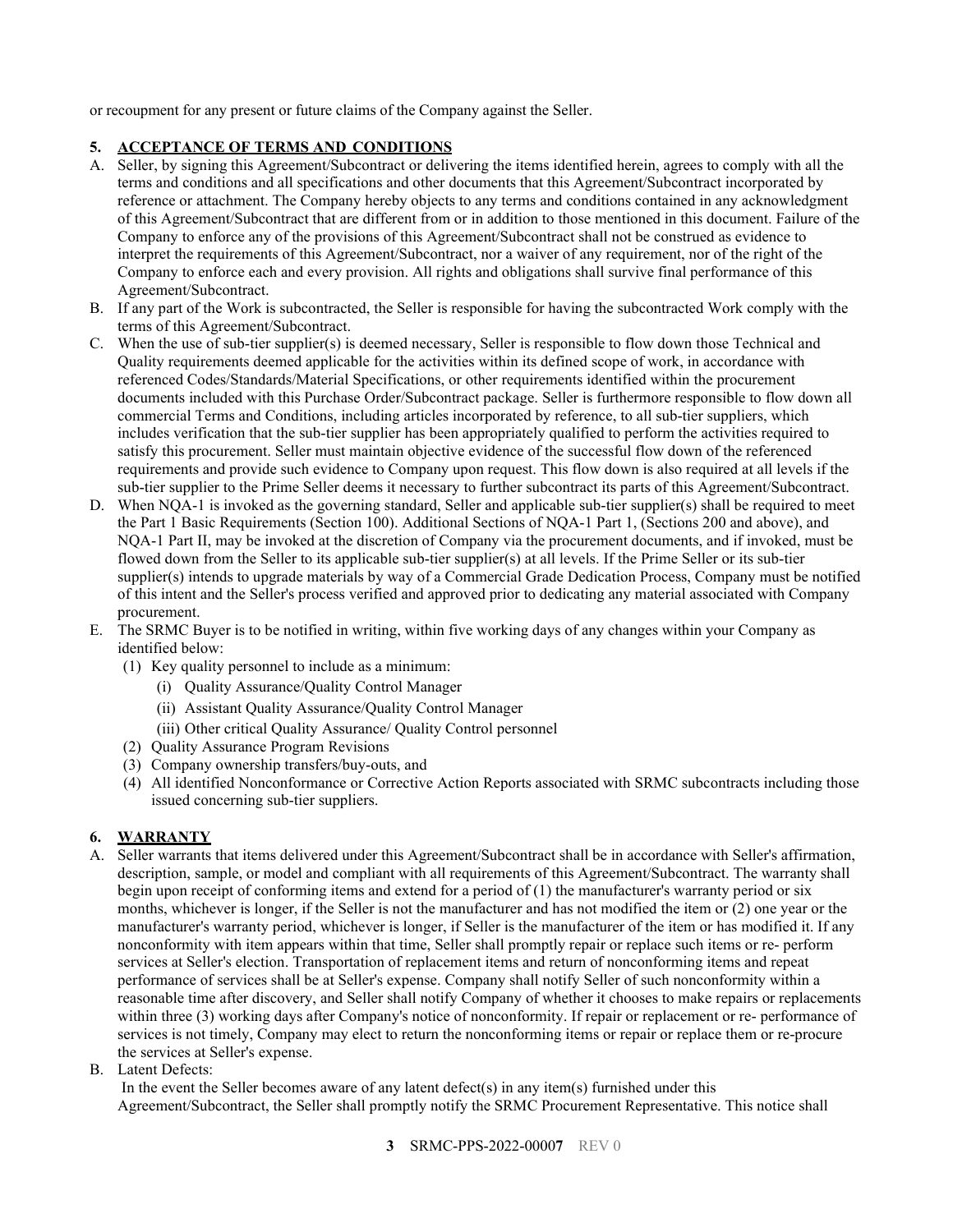provide at a minimum the following information:

- (1) full description of the item(s);
- (2) manufacturer, model and/or part number;
- (3) complete description of the latent defect;
- (4) impact of the defect on the operation of the item(s);
- (5) action(s) to be taken by the Company relative to return, re-fit, repair, etc.;
- (6) date of purchase by Company; and,
- (7) applicable Company Agreement- Subcontract number.
- C. In the case of software furnished under this Agreement/Subcontract, Licensor of such software warrants for a period of one (1) year following the date of this Agreement/Subcontract that the Software is free of defects and is fit for the purposes intended by Company and the Licensor shall provide Company with correction of errors found in the original software. Such corrections shall be provided at no cost to the Licensee. If Licensor is called upon by Company to undertake error exploration or correction, and such error is found to be caused by Company supplied data, modification of Software by Company, compiler or operating system characteristics, or any other cause not inherent in the original Software, Licensor may submit a proposal for adjustment in the order price for such services at the Licensor's standard rate then in effect.

#### <span id="page-3-0"></span>**7. NEW MATERIALS AND NON-PROLIFERATION**

- A. Unless otherwise specified in this Agreement/Subcontract, all items delivered shall consist of new materials. New is defined as previously unused which may include residual inventory or unused former Government surplus property.
- B. If any item(s) provided under this Subcontract are foreign made and will require importation into the United States to fulfill the requirements under this Subcontract, the Seller represents that delivery of such items will not violate any nonproliferation laws, rules or regulations of the country or countries from which the materials are to be exported.

#### <span id="page-3-1"></span>**8. SUSPECT/COUNTERFEIT PARTS**

- A. Seller shall supply products at Savannah River Site that are not and do not contain suspect/counterfeit parts. A suspect item is an item in which there is an indication by visual inspection, testing, or other information that it may not conform to established government or industry accepted specifications or national consensus standards. A suspect/counterfeit item is any item that is a copy or substitute without legal right or authority to do so, or one whose material, performance, characteristics or identity does not appear to be authentic and is verified to be either counterfeit or fraudulent. Failure by the Seller to document material substitution or identify that an item has been refurbished or remanufactured is considered to be fraud, and the item then becomes suspect/counterfeit.
- B. If it is determined that a suspect/counterfeit part has been supplied, Company will impound the items pending a decision on disposition. The Seller may be required to replace such items with items acceptable to Company and shall be liable for all costs relating to the impoundment, removal, and replacement. Company may also notify the local DOE Office of Inspector General and reserves the right to withhold payment for the items pending results of the investigation.

#### <span id="page-3-2"></span>**9. TITLE AND RISK OF LOSS**

- A. Unless otherwise provided in the Agreement/Subcontract, title to the items purchased under this Agreement/Subcontract shall pass directly to the Government upon, and the risk of loss or damage to the items shall remain with the Seller until and shall pass to the Company upon:
	- (1) If F.O.B. Shipping point Completion of delivery to the carrier and any loading by the Seller.
	- (2) If F.O.B. Destination: Completion of delivery or commencement of unloading by the Company at the delivery point.
- B. However; (1) if the Purchase Order provides for formal acceptance of any items by the Company, then title to such items shall pass directly to the Government upon such formal acceptance; and (2) the title and risk of loss or damage to items that are nonconforming shall remain with the Seller until acceptance of the items by the Company as conforming.

#### <span id="page-3-3"></span>**10. PAYMENT**

A. Unless otherwise provided, terms of payment shall be net 30 days from the latter of (1) receipt of Seller's proper invoice, if required, or (2) delivery of items/completion of work. Any offered discount shall be taken if payment is made within the discount period that the Seller indicates. Credit and discount periods shall be computed from the date such invoice is so payable to the date SRMC's check is mailed or, for Electronic Funds Transfer (EFT), the specified payment date. Notwithstanding anything herein, Company shall be entitled at any and all times to set off against any amounts payable at any time by Company hereunder any amount owing from Seller to Company under this Order or other orders with Seller.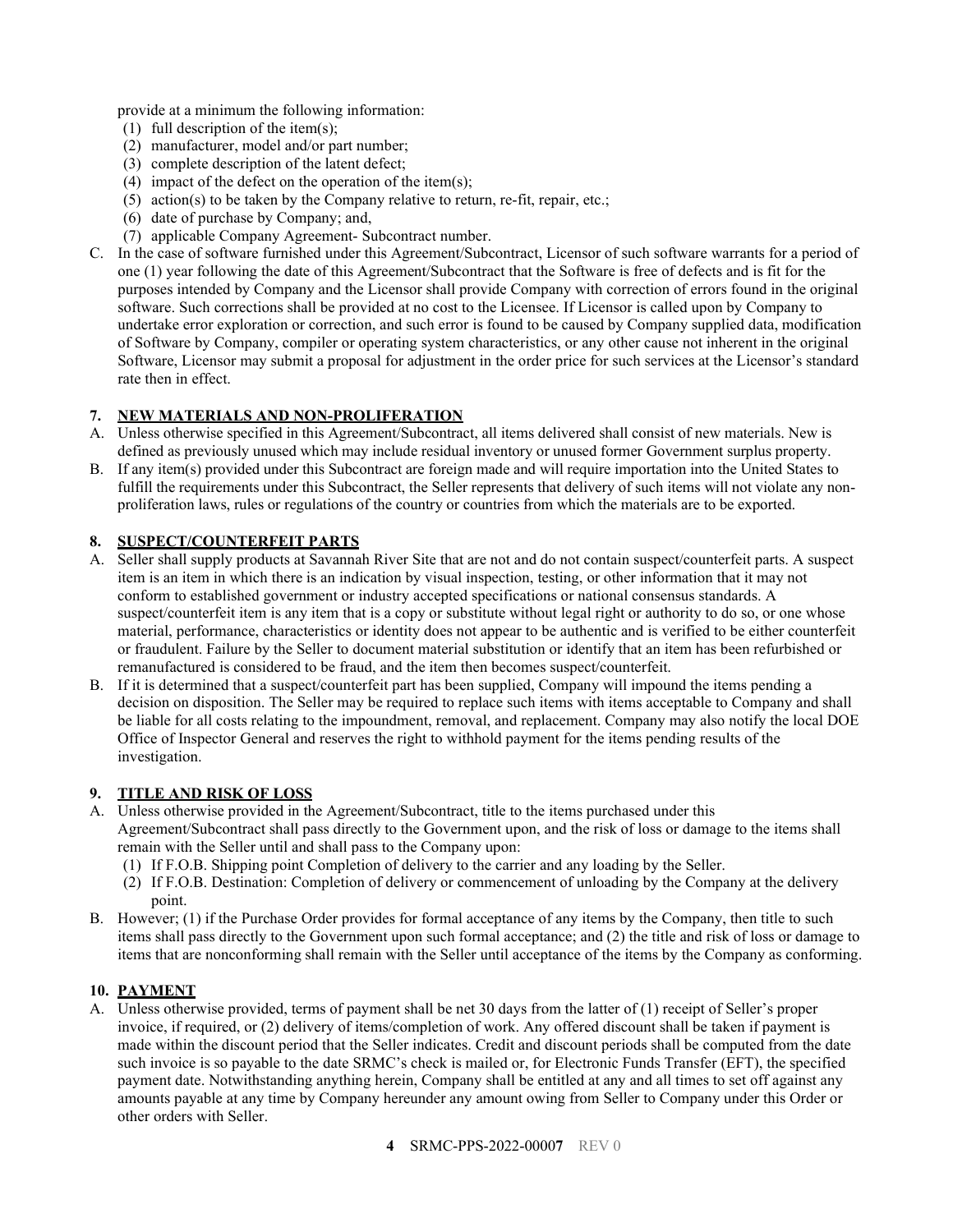# B. Overpayments:

If Seller becomes aware of a duplicate invoice payment or that Company has otherwise overpaid on an invoice payment, the Seller shall immediately notify Company and request instructions for disposition of the overpayment.

# <span id="page-4-0"></span>**11. PAYMENT BY ELECTRONIC FUNDS TRANSFER**

### A. Methods of Payment:

- (1) All payments by Company under this Order shall be made by Electronic Funds Transfer (EFT) except as provided in Paragraph A.2 of this Provision. As used in this provision, the term "EFT" refers to the funds transfer and may also include the payment information transfer.
- (2) In the event Company is unable to release one or more payments by EFT, Seller agrees to either:
	- (i) Accept payment by check or some other mutually agreeable method of payment; or
	- (ii) Request Company to extend payment due dates until such time as Company makes payment by EFT.

#### B. Mandatory Submission of Seller's EFT Information:

Seller is required to provide Company with the information required to make payment by EFT. Seller shall provide this information directly to the office designated in this Order, on forms provided by Company, no later than 15 days after award. If not otherwise specified in this Order, the payment office is the designated office for receipt of Seller's EFT information. In the event that the EFT information changes, Seller shall be responsible for providing the updated information to the designated office.

C. Mechanisms for EFT Payment:

Company may make payment by EFT through either the Automated Clearing House (ACH) network, subject to the rules of the National Automated Clearing House Association, or the Fedwire Transfer System.

- D. Suspension of Payment:
	- (1) Company is not required to make any payment under this Order until after receipt, by the designated office, of the correct EFT payment information from Seller. Until receipt of the correct EFT information, any invoice or subcontract financing request shall be deemed not to be a proper invoice for the purpose of payment under this Order.
	- (2) If the EFT information changes after submission of correct EFT information, Company shall begin using the changed EFT information no later than 30 days after its receipt by the designated office. However, Seller may request that no further payments be made until the updated EFT information is implemented by the payment office.
- E. Payment Information:

On the day payment on Seller's invoice is due, Company will issue instructions to its bank to transfer payment to Seller and will also send a FAX to Seller explaining the details to support the payment.

- F. Liability for Uncompleted or Erroneous Transfers:
	- (1) If an uncompleted or erroneous transfer occurs because Company used the Seller's EFT information incorrectly, Company remains responsible for –
		- (i) Making a correct payment; and
		- (ii) Recovering any erroneously directed funds.
	- (2) If an uncompleted or erroneous transfer occurs because Seller's EFT information was incorrect, or was revised within 30 days of Company release of the EFT payment transaction instructions to the bank, and;
		- (i) If the funds are no longer under the control of the payment office, Company is deemed to have made payment and the Seller is responsible for recovery of any erroneously directed funds; or
		- (ii) If the funds remain under the control of the payment office, Company shall not make payment and the provisions of paragraph D shall apply.

# <span id="page-4-1"></span>**12. TAX WITHHOLDING FOR NONRESIDENTS**

- A. Withholdings required by section 12-8-550 do not apply to payments on orders for tangible personal property when those payments are not accompanied by services to be performed within the state of South Carolina.
- B. Under Title 12 of the Code of Laws of South Carolina, section 12-8-550, two (2) percent of each and every payment made to Seller and Subcontractors who are nonresidents of the State of South Carolina and are conducting a business or performing personal services of a temporary nature carried on within South Carolina must be withheld and forwarded to the South Carolina Tax Commission in cases where an order or a subcontract exceeds or could reasonably be expected to exceed ten thousand dollars (\$10,000.00) Company will withhold as required by law.
- C. Under Title 12 of the Code of Laws of South Carolina, section 12-8-540, seven (7) percent (five (5) percent for corporations) of each and every payment of rentals or royalties to subcontractors who are nonresidents of the State of South Carolina must be withheld and forwarded to the South Carolina Tax Commission in cases where the payments amount to twelve hundred dollars (\$1,200.00) or more a year. Company will withhold as required by law.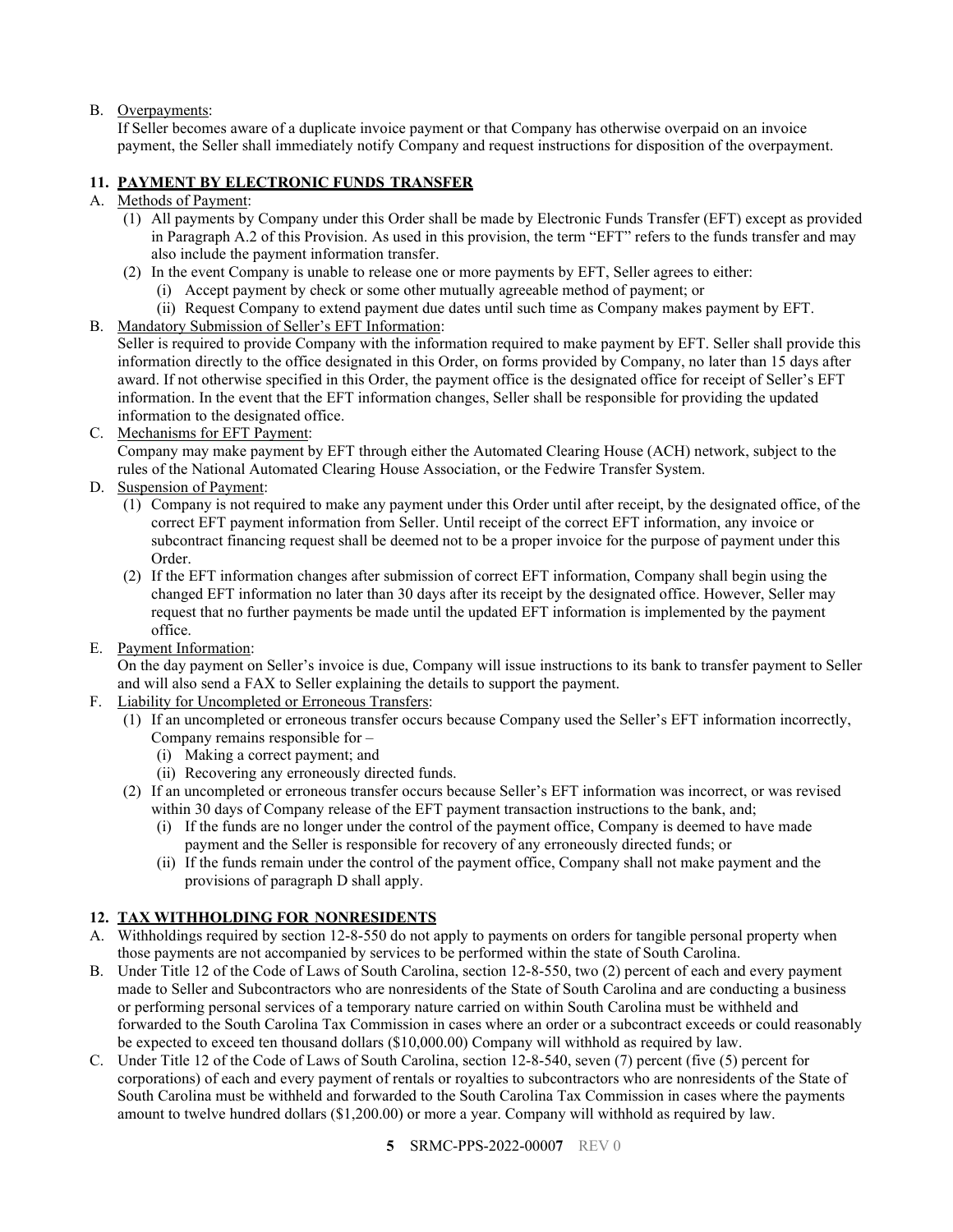D. The above withholdings will not be made provided Seller presents the affidavit of registration with the South Carolina Department of Revenue or the South Carolina Secretary of State's Office, or proof of having posted the appropriate bond with the South Carolina Tax Commission.

# <span id="page-5-0"></span>**13. COMPLIANCE WITH LAWS**

Seller shall comply with all applicable federal, state, and local laws and ordinances and all pertinent lawful orders, rules, and regulations, including new provisions of 10 CFR 851 relating to Health and Safety. Compliance shall be a material requirement of this Agreement/Subcontract.

# <span id="page-5-1"></span>**14. TERMINATION FOR CONVENIENCE**

Company may, in its sole discretion, terminate the Agreement/Subcontract, or may terminate the fabrication of all or any portion of the items not then completed, at any time, by giving the Seller a written notice of termination. Upon receipt of a notice of termination, the Seller shall, unless the notice requires otherwise, discontinue all performance on the date and to the extent specified in the notice, and shall otherwise minimize costs to the Company. Payment for items already completed or in the process of completion, shall be adjusted between the Seller and the Company in a fair and reasonable manner, but such payment shall exclude any allowance for the uncompleted portion of the items, or any anticipated profits thereon. Such payment for items already completed or in the process of completion shall be the total compensation due to the Seller for termination at will by the Company. If this is an order for Software, Company shall pay to Licensor any fees due under the terms of this Order licensed up to the date of termination but shall have no further liability.

# <span id="page-5-2"></span>**15. TERMINATION FOR CAUSE**

- A. Company may terminate this Agreement/Subcontract for cause, in whole or in part, if the Seller fails to comply with any of the terms of this Agreement/Subcontract or fails to provide adequate assurance of future performance. In that event, Company shall not be liable for any amount for items not accepted.
- B. If this Agreement/Subcontract is terminated for cause, Company may require Seller to deliver to the Company any supplies and materials, manufacturing materials, and manufacturing drawings that Seller has specifically produced or acquired for the terminated portion of this Agreement/Subcontract. Company shall pay the agreed-upon price for completed items delivered and accepted. Company and Seller shall agree on the amount of payment for all other deliverables.
- C. Seller shall not be liable to Company for delays in performance occasioned by causes beyond Seller's reasonable control and without its fault or negligence, including but not limited to acts of God or of the public enemy, acts of the government in its sovereign capacity, fires, floods, epidemics, quarantine restrictions, strikes, unusually severe weather, and delays of Seller's suppliers at any tier. However, the delays of Seller's suppliers at any tier must be proved to be beyond the control of both Seller and its suppliers and without fault or negligence of either
- D. If this Agreement/Subcontract is for Software, as defined herein, either party may, by written notice, terminate this Order, in whole or in part without liability therefore if such other party fails to perform in accordance with any provision hereof; provided, however, that in the event of a termination under this paragraph D, the terminating party shall first have given the other party a written notice specifying the failure complained of and thirty (30) days to cure such failure. In the event of termination of the Order in whole or in part, Company will destroy or return to Licensor all affected Software and documentation and all copies thereof.
- E. The rights and remedies of the Company in this clause are in addition to any other rights and remedies provided by law or under this Agreement/Subcontract.

# <span id="page-5-3"></span>**16. BANKRUPTCY**

If Seller enters into any proceeding relating to bankruptcy, it shall give written notice via certified mail to the Company Agreement/Subcontract Administrator responsible for administering this Agreement/Subcontract within five (5) days of initiation of the proceedings. The notification shall include the date on which the proceeding was filed, the identity and location of the court and a listing of the Agreement/Subcontract numbers for which final payment has not been made.

# <span id="page-5-4"></span>**17. TAXES**

Seller shall not collect an increment for South Carolina sales or use tax from the Company for the items provided under this Agreement/Subcontract beyond such taxes paid by Seller to its suppliers. The Agreement/Subcontract price includes all applicable federal, state, and local taxes and duties.

# <span id="page-5-5"></span>**18. CHANGES**

Company reserves the right to make changes within the general scope of this Agreement/Subcontract by issuance of a unilateral change order, or by a bilateral modification to this Agreement/Subcontract. Such changes may include, without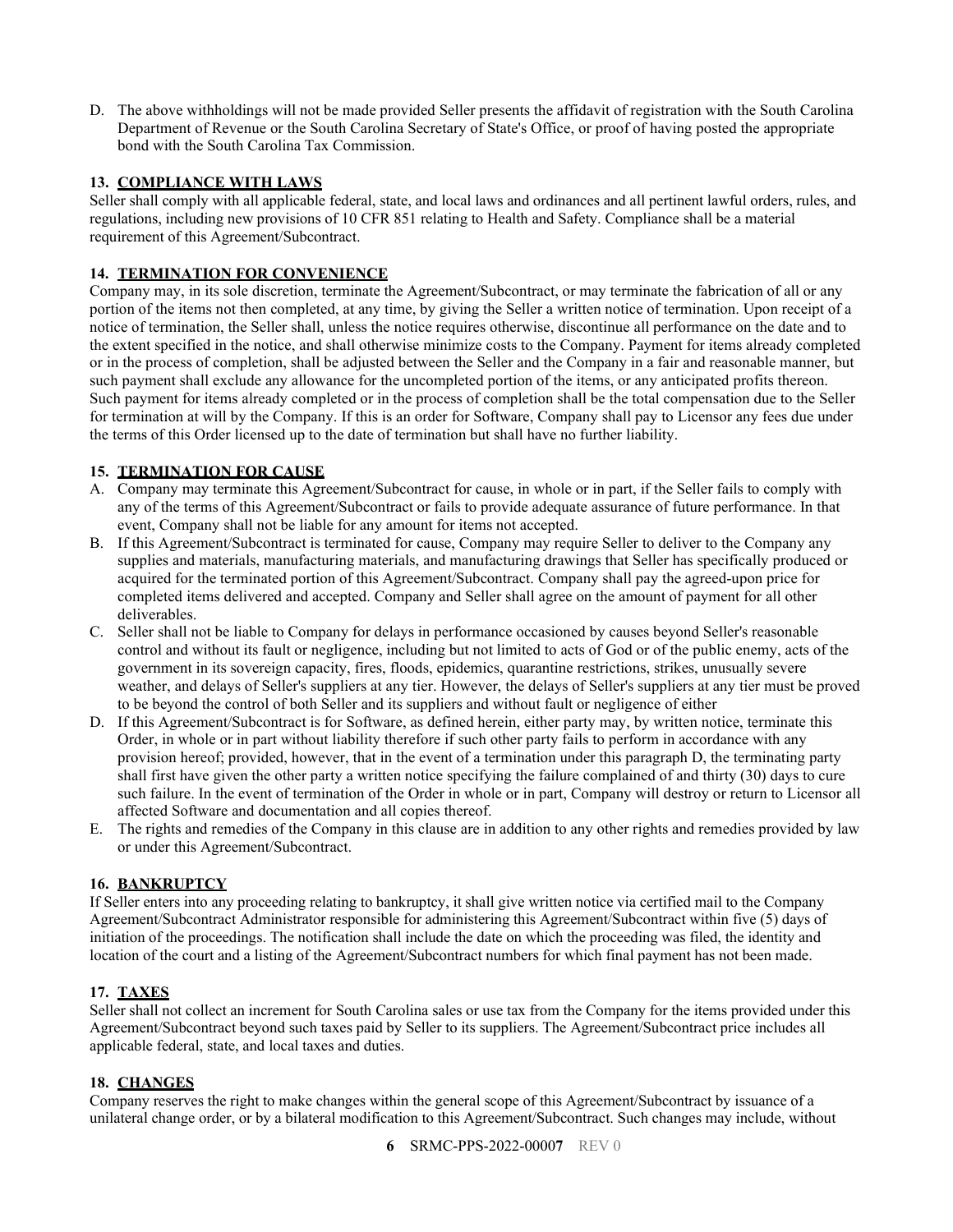limitation, changes in (1) the description of the items: (2) the quantities of items ordered; (3) the method of shipment or packaging, and (4) the time or place of delivery, inspection, or acceptance. Seller shall promptly comply with any such change made by the Company. If any change affects the cost of or the time required for performance, an equitable adjustment to the price and/or delivery requirements and other affected provisions of the Agreement/Subcontract shall be made by the parties in a bilateral modification to this Agreement/Subcontract.

# <span id="page-6-0"></span>**19. SUSPENSION**

Company may, for any reason, direct Seller to suspend performance of any part of or all of the performance of this Agreement/Subcontract for an indefinite period of time. If any such suspension significantly delays the progress of or causes Seller additional direct expenses in the performance of the Agreement/Subcontract, not due to the fault or negligence of Seller, the compensation to the Seller shall be adjusted by a modification to this Agreement/Subcontract on the basis of the additional direct expenses of the Seller to perform the Agreement/Subcontract and the time of performance of the Agreement/Subcontract shall be extended by the actual duration of the suspension. Any claim by Seller for compensation of a schedule extension must be supported by an appropriate document asserted within ten (10) days from the date an order is given to Seller to resume the performance of the Agreement/Subcontract.

# <span id="page-6-1"></span>**20. SELLER'S LIABILITY FOR FINES AND PENALTIES**

- A. Seller is liable to Company for all fines and penalties assessed by any governmental entity against Company or DOE as a result of Seller's failure to perform its work under this Agreement/Subcontract in compliance with the requirements of this Agreement/Subcontract.
- B. Seller shall indemnify, defend and hold harmless Company and DOE from and against any and all claims, demands, actions, causes of action, suits, damages, expenses, including attorney's fees, and liabilities whatsoever resulting from or arising in any manner on account of the assessment of said fines and penalties against Company or DOE.

# <span id="page-6-2"></span>**21. UNCLASSIFIED CONTROLLED NUCLEAR INFORMATION (UCNI)**

In the performance of this order, the Seller is responsible for complying with the following requirements and for flowing down all requirements to lower tier suppliers.

- A. The Seller ensures that access to UCNI is provided to only those individuals authorized for routing or special access (see DOE O 471.1B. Seller may provide access to material or data containing Unclassified Controlled Nuclear Information (UCNI) utilized in the performance of this Order only to employees who are citizens of the United States.
- B. The Seller ensures that matter identified as UCNI is protected in accordance with the instructions contained in DOE O 471.1B. Any material or data containing UCNI which is stored on computer systems must be protected, and the protective measures and/or policies must be specified in a Computer Protection Plan approved by the SRMC Computer Security organization. Adherence to the Plan is required during the performance of this Order.
- C. Material or data containing UCNI shall be disposed of in a manner as described in DOE O 471.1B. At a minimum, UCNI matter must be destroyed by using strip cut shredders that result in particles of no more than 1/4-inch wide strips. Documents containing UCNI may also be disposed of in the same manner that is authorized for Seller disposition of other classified material or data. If the above disposal methods are not available to the Suppler, the Seller may return the UCNI matter to the STR for disposition, with the prior approval of the STR.
- D. Seller shall report to the SRMC Security Office or the SRMC Purchasing Representative any incidents involving the unauthorized disclosure of UCNI.
- E. If performance of work under this order results in the generation of unclassified documents that contain UCNI, Seller shall have a sufficient number of trained UCNI review personnel to ensure the prompt and proper review of generated material or data to provide for the identification, marking, and proper handling of material or data determined to contain UCNI. The Seller's Reviewing Officials shall apply or authorize the application of UCNI markings to any unclassified matter that contains UCNI in accordance with the instructions contained in DOE O 471.1B.
- F. If the Seller has a formally designated Classification Officer, the Classification Officer-
	- (1) Serves as a Reviewing Official for information under his/her cognizance;
	- (2) Trains and designates other Reviewing Officials in his/her organization, subordinate organizations, and lower tier suppliers and maintains a current list of all Reviewing Officials; and
	- (3) May overrule UCNI determinations made by Reviewing Officials under his/her cognizance.
- G. If the Seller has no formally designated Classification Officer, the Seller submits a request for the designation of Reviewing Officials to the local Federal Classification Officer in accordance with the instructions contained in DOE O 471.1B.

# <span id="page-6-3"></span>**22. FOREIGN NATIONALS**

*As used in this Article, the term "Foreign National" is defined to be a person who was born outside the jurisdiction of the*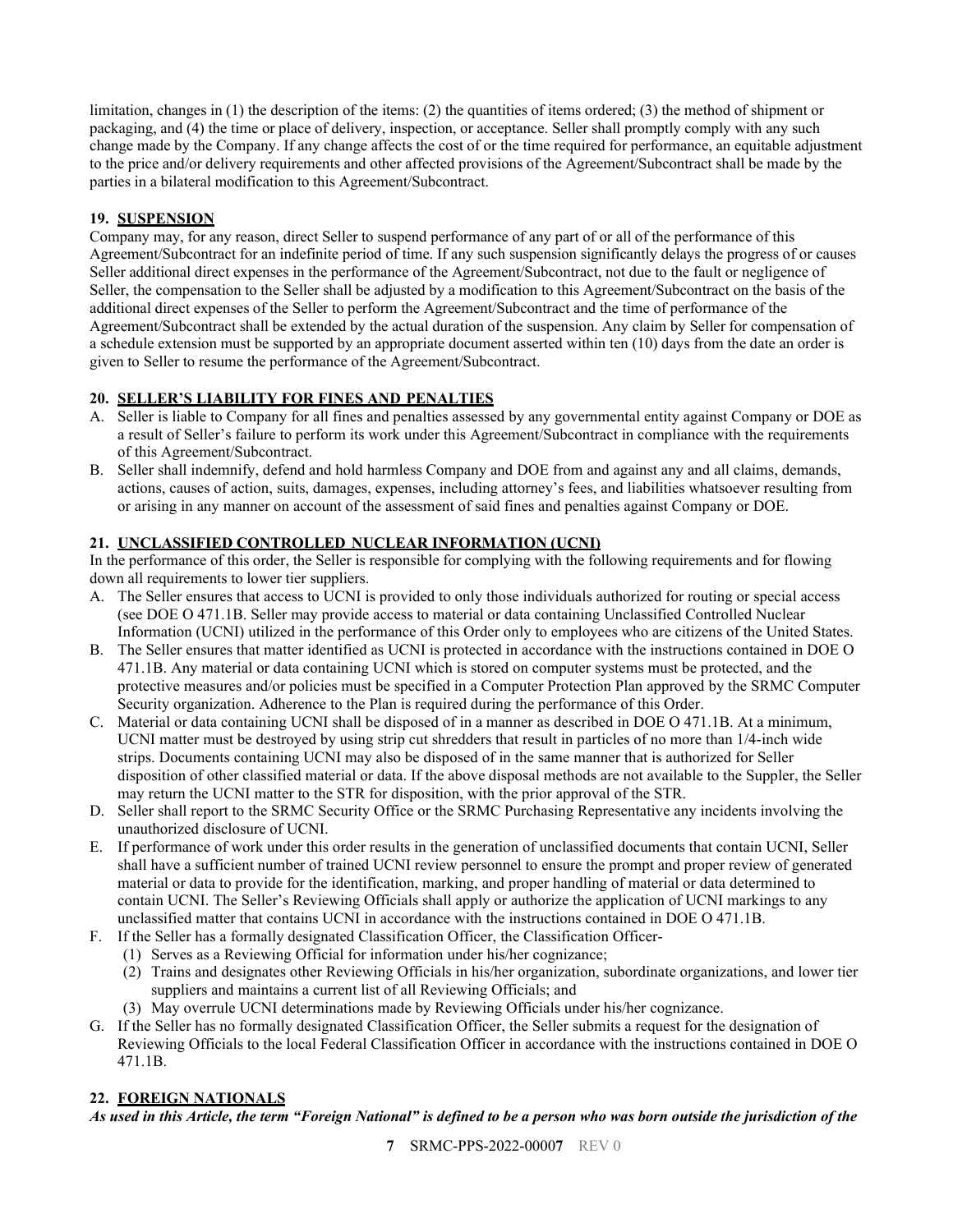#### *United States, is a citizen of a foreign government and has not been naturalized under U.S. law.*

- A. Seller shall obtain the approval of Company, in writing, prior to any visit to a DOE or SRMC facility by any Foreign National in connection with work being performed under this Order, in accordance with the requirements of DOE Order 142.3A Chg 1 (MinChg), Unclassified Foreign Visits and Assignments Program. Visits are normally for the purpose of technical discussions, orientation, observation of projects or equipment, training, subcontract service work, including delivery of materials, or for courtesy purposes. The term "visit" also includes officially sponsored attendance at a DOE or Company event offsite from the DOE/Company facility but does not include offsite events and activities open to the general public. Subcontractors should be aware that required forms and documents necessary for approval of visits by Foreign Nationals should be submitted to the SRMC Purchasing Representative at least four (4) to six (6) weeks prior to the visit, depending on the nationality of the individual and the areas to be visited. Forms can be obtained from the SRMC Purchasing Representative.
- B. In addition, Seller shall obtain the approval of the SRMC Purchasing Representative, in writing, prior to the employment of, or participation by, any Foreign National in the performance of work under this Subcontract or any lower tier Subcontract at offsite locations. Such approvals will be processed in accordance with the requirements of DOE Order 142.3A Chg 1 (MinChg).
- C. In the performance of offsite work, Foreign Nationals only incidentally involved with an SRMC Subcontract, and who have no knowledge that their activities are associated with SRMC Subcontract work, are exempt from the above.

# <span id="page-7-0"></span>**23. ACCESS TO DOE–OWNED OR LEASED FACILITIES**

*(This Article only applies if employees of Seller will require physical access to DOE-owned or leased facilities.)*

- A. The performance of this Order requires that employees of Seller have physical access to DOE-owned or leased facilities. Seller understands and agrees that DOE has a prescribed process with which Seller and its employees must comply in order to receive a security badge that allows such physical access. Seller shall propose employees whose background offers the best prospect of obtaining a security badge approval for access. This clause does not control requirements for an employee obtaining a security clearance.
- B. Seller shall assure:
	- (1) Compliance with procedures established by DOE and Company in providing its employees with any forms directed by DOE or Company;
	- (2) Employees properly complete any forms;
	- (3) Employees submit the forms to the person designated by the SRMC Procurement Representative;
	- (4) Employees cooperate with DOE and Company officials responsible for granting access to DOE-owned or leased facilities; and
	- (5) Employees provide additional information requested by those DOE/Company officials.
- C. Seller understands and agrees that DOE may unilaterally deny a security badge to an employee and that the denial remains effective for that employee unless DOE subsequently determines that access may be granted. Upon notice from DOE or Company that an employee's application for a security badge is or will be denied, Seller shall promptly identify and submit the appropriate forms for the substitute employee. The denial of a security badge to individual employees by DOE shall not be cause for extension of the period of performance of this Order or any Seller claim against DOE or Company.
- D. Seller shall return to the SRMC Procurement Representative, or designee, the badge(s) or other credential(s) provided by DOE pursuant to this clause, granting physical access to DOE- owned or leased facilities by Seller's employee(s) upon:
	- (1) Termination of this Order.
	- (2) Expiration of this Order.
	- (3) Termination of employment on this Order by an individual employee.
	- (4) Demand by DOE/Company for return of the badge.
- E. Seller shall include this clause, including this paragraph E. in any lower tier subcontract, awarded in the performance of this Order, in which an employee(s) of the lower tier subcontractor will require physical access to DOE-owned or leased facilities.

#### <span id="page-7-1"></span>**24. FOREIGN GOVERNMENT SPONSORED OR AFFILIATED ACTIVITIES**

*(Article only applies if this is a demonstration or R&D subcontract and if the subcontractor's work scope is performed on or at a DOE/NNSA site/facility, including DOE/NNSA/contractor leased space).*

**A.** Subcontractor is responsible for complying with the applicable requirements of DOE Order 486.1A CRD Attachment 1 and Attachment 2 and cooperate with Contractor to allow Contractor to comply with the requirement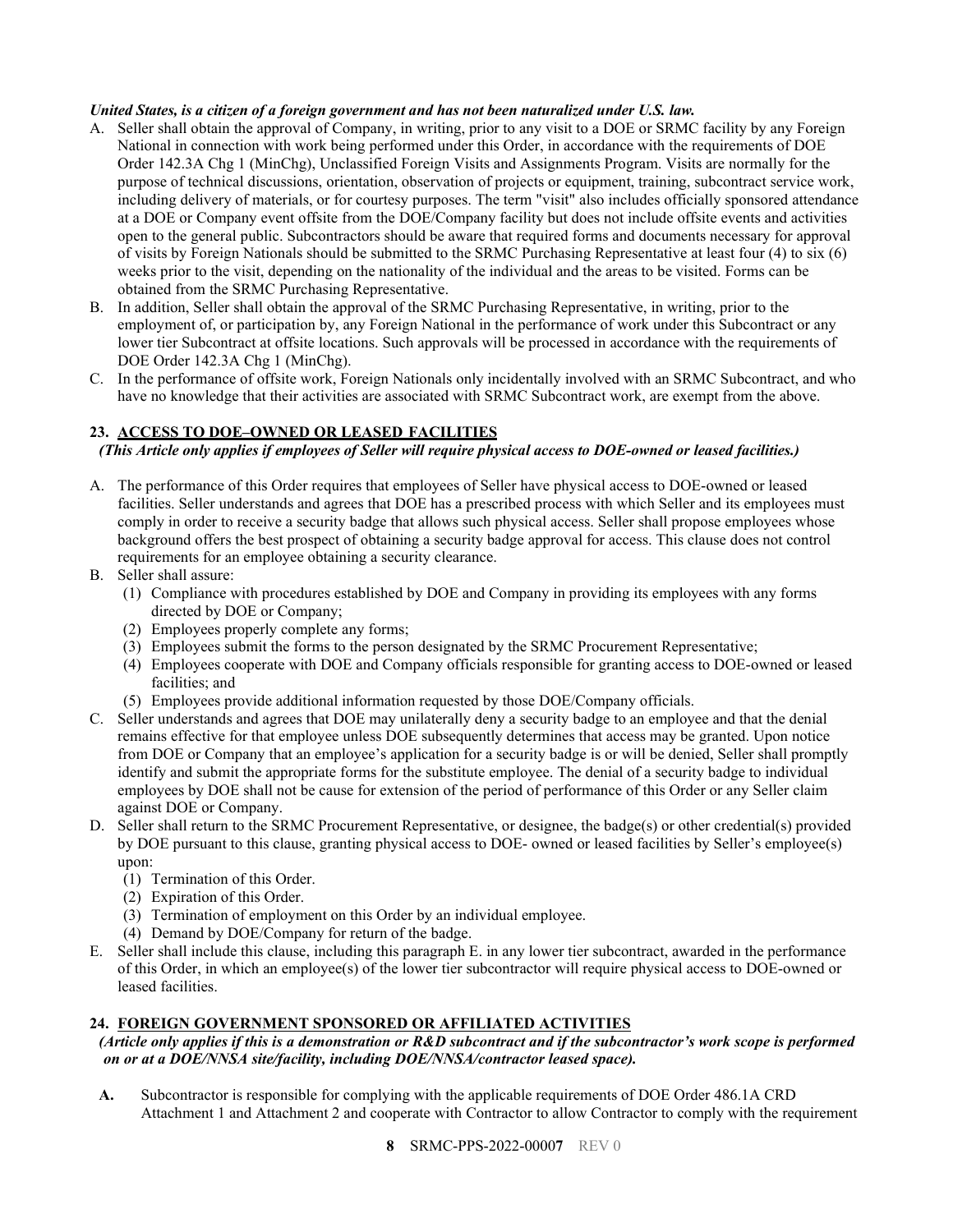of DOE Order 486.1A CRD.

**B.** According to DOE Order 486.1A, Attachment 1:

Contractor Personnel participation in any Foreign Government-Sponsored Talent Recruitment Program of a Foreign Country of Risk, as defined in Attachment 2, is prohibited. Contractor Employee participation in any Other Foreign Government Sponsored or Affiliated Activity is restricted.

The Contractor must utilize due diligence to ensure that (1) Contractor Personnel performing work within the scope of the DOE contract, working at any level, are not participants in any Foreign Government-Sponsored Talent Recruitment Program of a Foreign Country of Risk; and (2) Contractor Employees performing work within the scope of the DOE contract, working at any level, are not participants in any Other Foreign Government Sponsored or Affiliated Activity.

**C.** According to DOE Order 486.1A, Attachment 2:

"Contractor Personnel" includes any research and development (R&D) or Demonstration subcontractor employee, joint appointee from another institution, and any other individual performing R&D work, whether compensated or uncompensated, within the scope of the prime DOE contract either on-site at the DOE/NNSA site/facility or in DOE/NNSA/contractor leased space.

# <span id="page-8-0"></span>**25. BADGING REQUIREMENTS**

- A. Photo Badge:
	- (1) Employees may be issued a site access photo badge for a period not to exceed one year. To obtain a Photo Badge, Seller employees and any lower tier subcontractor employees must be processed through SRMC's Subcontract Badging Procedure and are subject to investigation by Governmental authorities. All badges must be returned or accounted for prior to final payment. All employees must be at least 18 years old.
	- (2) Seller employees and any lower tier/sub-tier subcontractor employees shall complete Subcontractor Employee Data Sheet and Fingerprint Cards. If a long-term badge is required (period greater than six (6) months) the employee will also be required to complete form SF 85, "Questionnaire for Non-Sensitive Positions", and form OF 306, "Declaration for Federal Employment". These forms are required for the Governments use in conducting background investigations per Homeland Security Presidential Directive HSPD-12. Copies of these forms are available on the Company Internet Home Page athttp://www.srsimcc.com/.
	- (3) Seller will observe the following badging procedure for processing employees through employment and security orientation:
		- (i) A minimum of two working days prior to the start of the badging and orientation process, Seller shall transmit the following information to the STR (or the End User if an STR is not appointed for this order):
			- Subcontract Number
			- Employee name
			- Employee address
			- Employee Social Security Number
			- Employee Date of Birth
		- (ii) Seller employees shall report to SRS Building 703-46A at SRS Road 1, approximately two miles east of SC Highway 125 in Jackson, SC. Employee shall be given a temporary badge for travel to SRS Central Shops Area for Substance Abuse Program (SAP) Testing. (See Article titled "Workplace Substance Abuse Programs.")
		- (iii) Each employee must successfully pass General Employee Training (GET) prior to undergoing the Photo Badging procedure. See Article titled "General Employee Training and Annual Refresher Training for Subcontract Employees". GET is given on Monday of each week in the Jackson, SC municipal building, and should be scheduled well in advance of the desired date in order to assure placement.
		- (iv) The orientation and badging process will take approximately four (4) hours.
	- (4) The maximum duration that Subcontractor employees will be issued a site access badge is one (1) year. Subcontractor employees requiring a new badge will report to the Badge Office and repeat the badging process.
	- (5) If Work under this Subcontract is to be performed in security areas, all personnel will be required to sign in and out at security gates and are subject to a search of their person and belongings at entrances to or exit from the area.
- B. Temporary Badge *(typically for visitors and short-term personnel)*: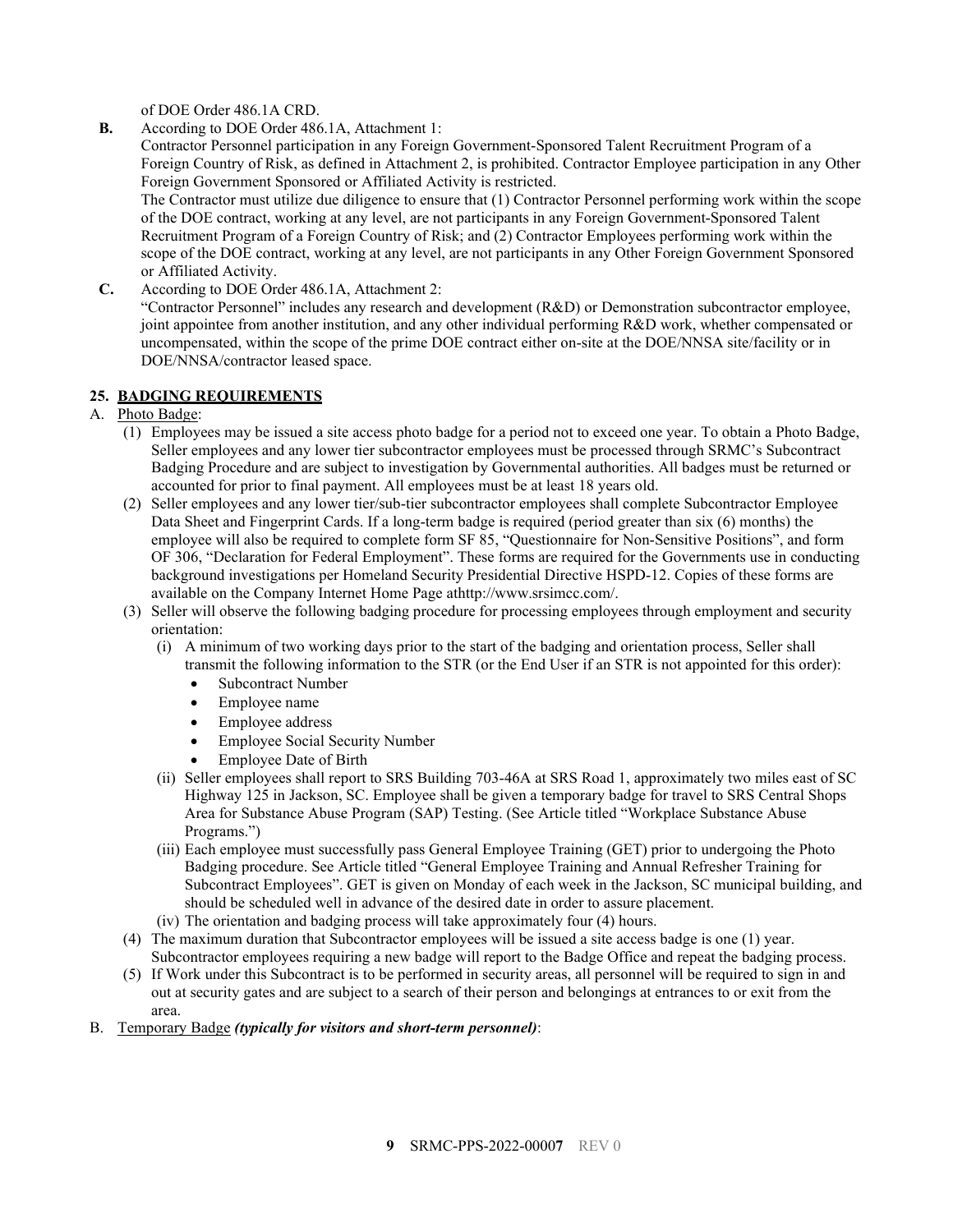- (1) Temporary badges are valid for a maximum of 10 calendar days per person in a calendar year. To avoid unnecessary expiration, these badges should be returned to the badge office immediately upon completion of need.
- (2) Two working days prior to the need date, subcontractor shall transmit the following information to the STR/End User:
	- Subcontract Number
	- Employee name
	- Employee address
	- Employee Social Security Number
	- Employee Date of Birth
- (3) The Assigned Competent Person (ACP) (Seller or Company employee) shall perform Task Analysis of scope to be performed and identify any applicable contractual task specific checklist(s) from the subcontractors accepted Worker Protection Plan or SRMC's Focused Observation Database if a WPP is not required by the terms of this order.
- (4) ACP shall provide advance copy of any task specific safety checklist(s) to personnel seeking temporary badges.
- (5) Badge Office provides initial security briefing, issues registration card and obtains acknowledgement signature, issues "maroon" Visitors Badge for duration requested by STR/End User.
- (6) ACP reviews any applicable checklist(s) and performs focused observations as directed by the STR/End User.
- (7) Upon completion of scope, return badge to Badge Office upon exiting SRS.
- C. Identity Verification:
	- (1) In order to receive a photo or temporary badge for entry to SRS, Seller/subcontractor employees, except delivery personnel (see subparagraph (2) below), will be required to present two specific forms of identification from the "List of Acceptable Documents" (Department of Homeland Security Form I- 9, copy available on the SRMC Internet Home Page athttp://www.srsimcc.com/. At least one of the documents selected from the list must be a valid State or Federal government-issued picture ID.
	- (2) Vendor Delivery Personnel:

Unbadged personnel seeking a temporary badge for material/equipment deliveries will be required to present one form of picture identification that will verify their identity, such as a valid state driver's license that includes a photograph. Delivery personnel shall enter the site at the Aiken Barricade located approximately one (1) mile south of SC Highway 278, and will be escorted at all times to the delivery location and back to the entrance barricade by Wackenhut Services, Inc assigned escorts, or by Assigned Competent Persons (Company or Seller).

D. If Seller or any lower tier/sub-tier subcontractor should independently suspend or remove an employee from work at the Savannah River Site (SRS) for unsafe acts or behavior, Seller shall immediately notify the STR/End User, return the employee's badge to the STR/End User, and provide the STR/End User with written notification of the employee's name and reason(s) for such suspension or removal.

# <span id="page-9-0"></span>**26. SOFTWARE LICENSE**

# *(The following Article only applies if Software is furnished under this Order.)*

Licensor hereby grants to Company a nonexclusive, transferable license to use the Software subject to the following terms, conditions, and restrictions:

A. The license granted under this agreement authorizes Company to unlimited use of the Software in any machinereadable form on the single central processing unit (hereinafter referred to as "CPU"), or multiple central processing units controlled by a single operating system (together referred to as "CPU") designated by type, serial number, and location as follows:

| Type       |  |
|------------|--|
| Serial No. |  |
| Location   |  |

- B. If the CPU designated in paragraph 1.1 becomes inoperative due to malfunction, preventive maintenance, or engineering changes, Software may be temporarily transferred to a backup CPU until the designated CPU is restored to operative status.
- C. Company acknowledges that Licensor considers Software to contain proprietary data and as such Company agrees that, during the term of this agreement and for a period of one year following termination of this agreement, to treat Software with the same degree of caution, care, and confidentiality as it treats its own proprietary information and in accordance with the provisions of this agreement, except that such obligations shall not extend to any information or technical data relating to Software which is now available to the general public or which later becomes available to the general public by acts not attributable to Company and its employees. All such proprietary data shall be so identified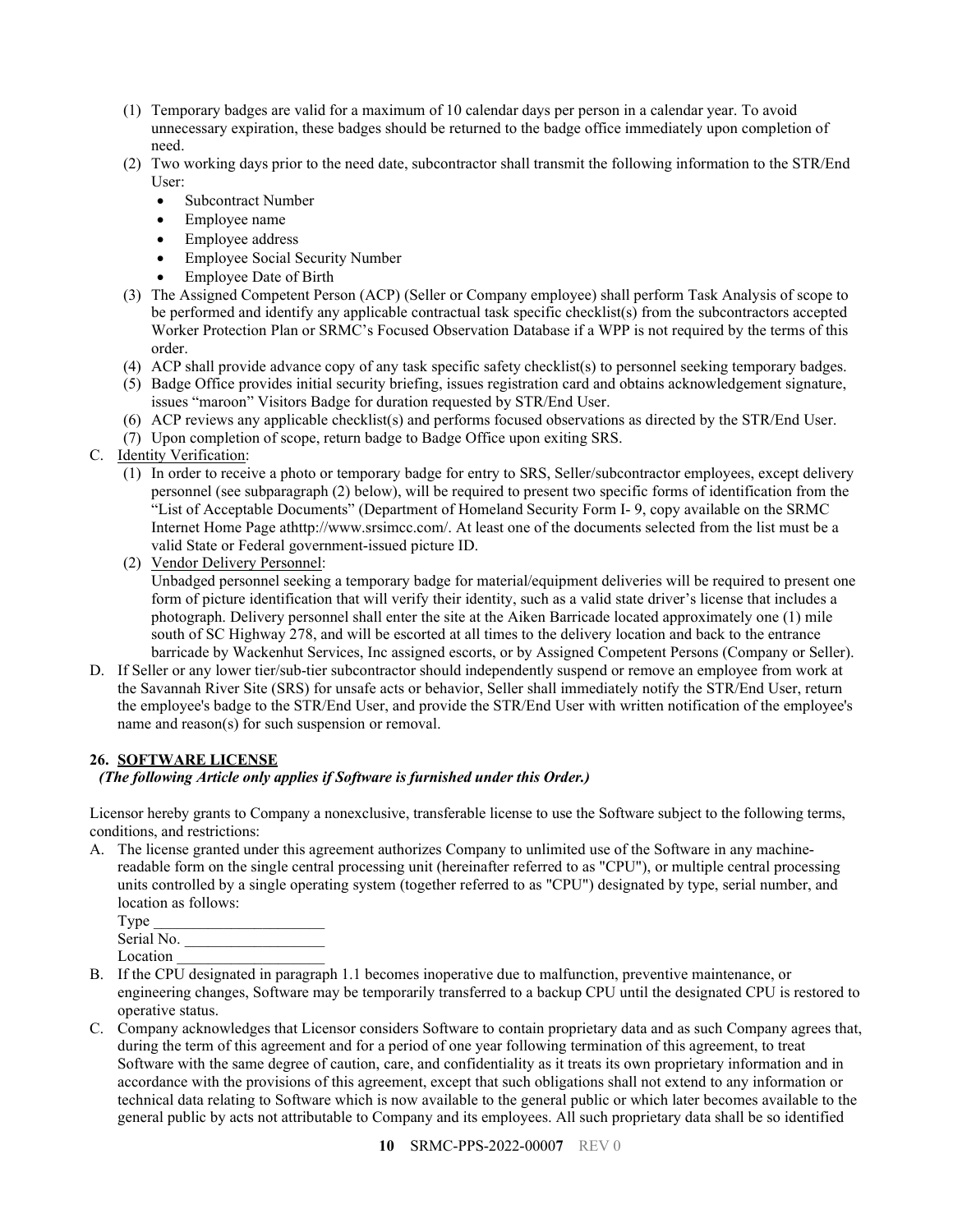and marked by Licensor at the time it is conveyed to Company. Except as may be required for Licensee's own archival purposes, Company shall not knowingly make or allow others to make copies or reproductions of the Software in any form without written consent of Licensor.

D. Use of Software shall be limited to work under Licensee's DOE Contract (#89303322DEM000068), and any transfers are limited to DOE or successor contractors.

#### <span id="page-10-0"></span>**27. TRAVEL**

Travel, per diem and lodging costs are not reimbursable under this Subcontract. If travel costs outside the scope of this Order is required, a separate subcontract will be negotiated.

#### <span id="page-10-1"></span>**28. INCORPORATION BY REFERENCE**

This Agreement/Subcontract incorporates certain clauses by reference. These clauses apply as if they were incorporated in their entirety. For Federal Acquisition Regulation (FAR) and Department of Energy Acquisition Regulation (DEAR) provisions incorporated by reference. As used in these clauses:

"Contract" means this Subcontract or Purchase Order (except in instances when it is not applicable or appropriate) and includes changes and modifications to this Subcontract.

"Contractor" or "Supplier" means the party to whom this Subcontract or Purchase Order is awarded (except in instances when it is not applicable or appropriate).

"Government" means SRMC (except in instances when it is not applicable or appropriate. At a minimum, the change in meaning to "SRMC" does not apply to clauses addressing (i) property, real, personal, intellectual or mixed (SRMC authorized to exercise all rights the Government possesses under such clauses), (ii) nuclear or other governmental indemnification of the Contractor, or (iii) when a right, act, authorization, or obligation can be granted or performed only by the Government's duly authorized representative).

"Contracting Officer" means the Procurement Representative of SRMC (except in instances when it is not applicable or appropriate. At a minimum, the change in meaning to "SRMC" does not apply to clauses addressing (i) property, real, personal, intellectual or mixed (SRMC authorized to exercise all rights the Government possesses under such clauses), (ii) nuclear or other governmental indemnification of the Contractor, or (iii) when a right, act, authorization, or obligation can be granted or performed only by the Government's duly authorized representative).

"Subcontractor" means any party entering into an agreement with the Supplier or any lower tier subcontractor for the furnishing of supplies or services required for performance of this Subcontract.

#### *The following clauses are incorporated by reference:*

# *(This Clause is applicable if Order exceeds \$10,000.)*

FAR 52.222-26, Equal Opportunity (SEP 2016)

#### *(This Clause is applicable if Order exceeds \$10,000.)*

FAR 52.222-36, Equal Opportunity for Workers with Disabilities (JUN 2020)

#### *(This Clause is applicable if Order exceeds \$100,000.)*

FAR 52.222-35, Equal Opportunity for Veterans(JUN 2020)

#### *(This Clause is applicable if Order exceeds \$100,000.)*

FAR 52.222-39, Notification of Employee Rights Concerning Payment of Union Dues or Fees (DEC 2004) (E.O. 13201)

#### *(This Clause is applicable if Order exceeds \$100,000.)*

FAR 52.219-8, Utilization of Small Business Concerns (OCT 2018)

*(This Clause is applicable if Order may involve public liability as a result of a nuclear incident)* DEAR 952.250-70, Nuclear Hazards Indemnity Agreement (AUG 2016)

#### *(This Clause is applicable if this Order is a contract or agreement for ocean transport services or a construction contract.)*

FAR 52.247-64, Preference for Privately Owned U.S.-Flag Commercial Vessels (Feb 2006*)*